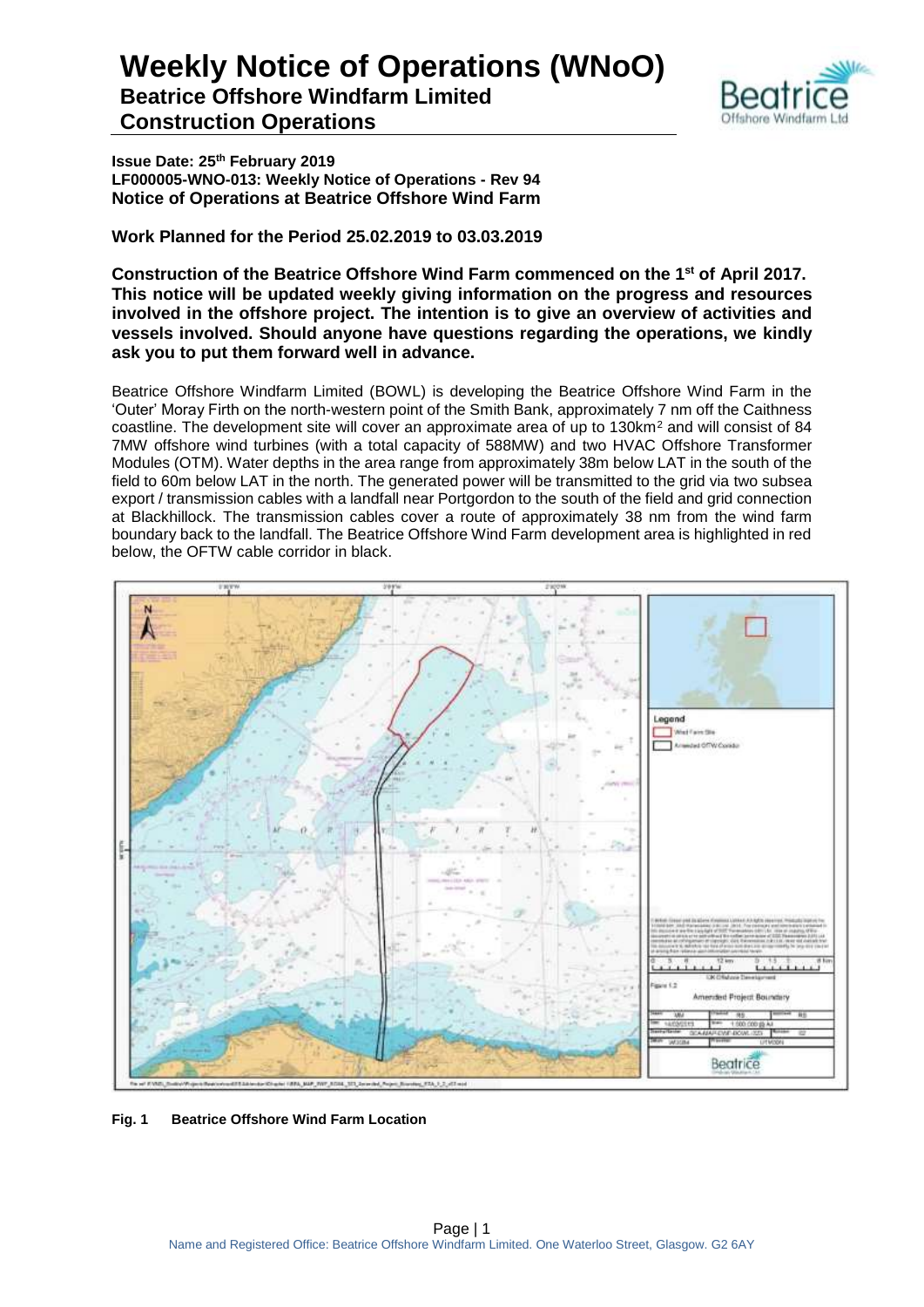

### **Issue Date: 25th February 2019 LF000005-WNO-013: Weekly Notice of Operations - Rev 94**

**1. Contact Details for Marine Coordination**

The following contact can provide more information if required. Please note that specific queries can also be addressed to the relevant vessel or shore based representative.

| <b>Telephone Number</b>             | +44 (0) 3302 020329                          |
|-------------------------------------|----------------------------------------------|
| <b>Emergency Contact (24/7)</b>     | +44 (0) 7342 028207                          |
| <b>Email for Marine Coordinator</b> | mc.bowl@sse.com                              |
| <b>Address</b>                      | Unit 1 Harbour Office Wick Caithness KW1 5HA |

#### **2. Ongoing Operations**

#### **2.1 Offshore Transmission Modules (OTMs) Commissioning Works**

Siemens Transmission and Distribution Ltd (STDL) are carrying out limited commissioning works on OTM1 and OTM2 throughout the winter 2018/19. BOWL electrical commission teams are continuing energisation and switching operations on both OTMs.

The following assets are now under the control of the SSE operational safety rules: EC1, EC2 & EC3. OTM1 &OTM2 and all Strings on site.



**Fig. 2 OTM 1**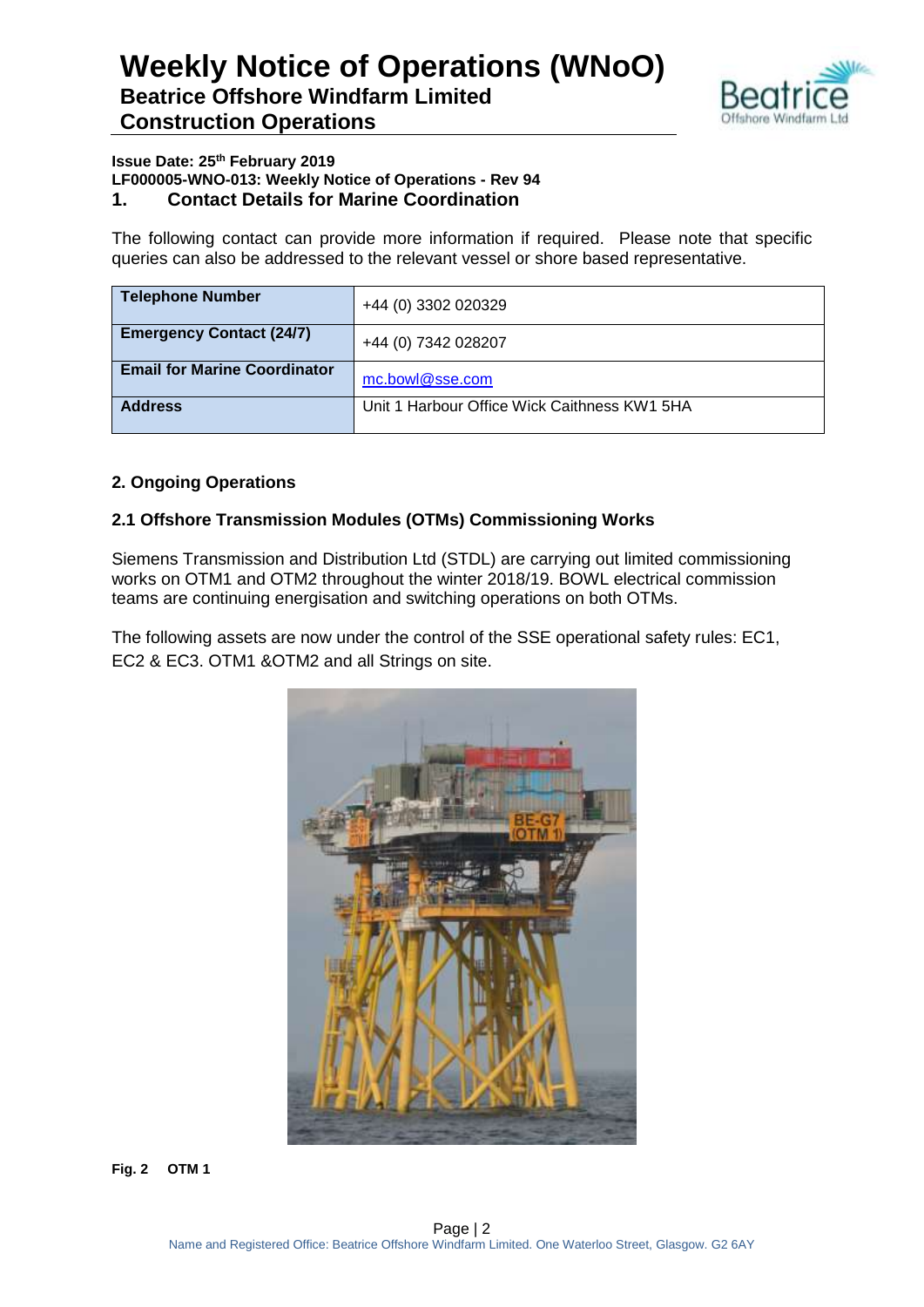

**Issue Date: 25th February 2019 LF000005-WNO-013: Weekly Notice of Operations - Rev 94**



**Fig. 3 OTM 2**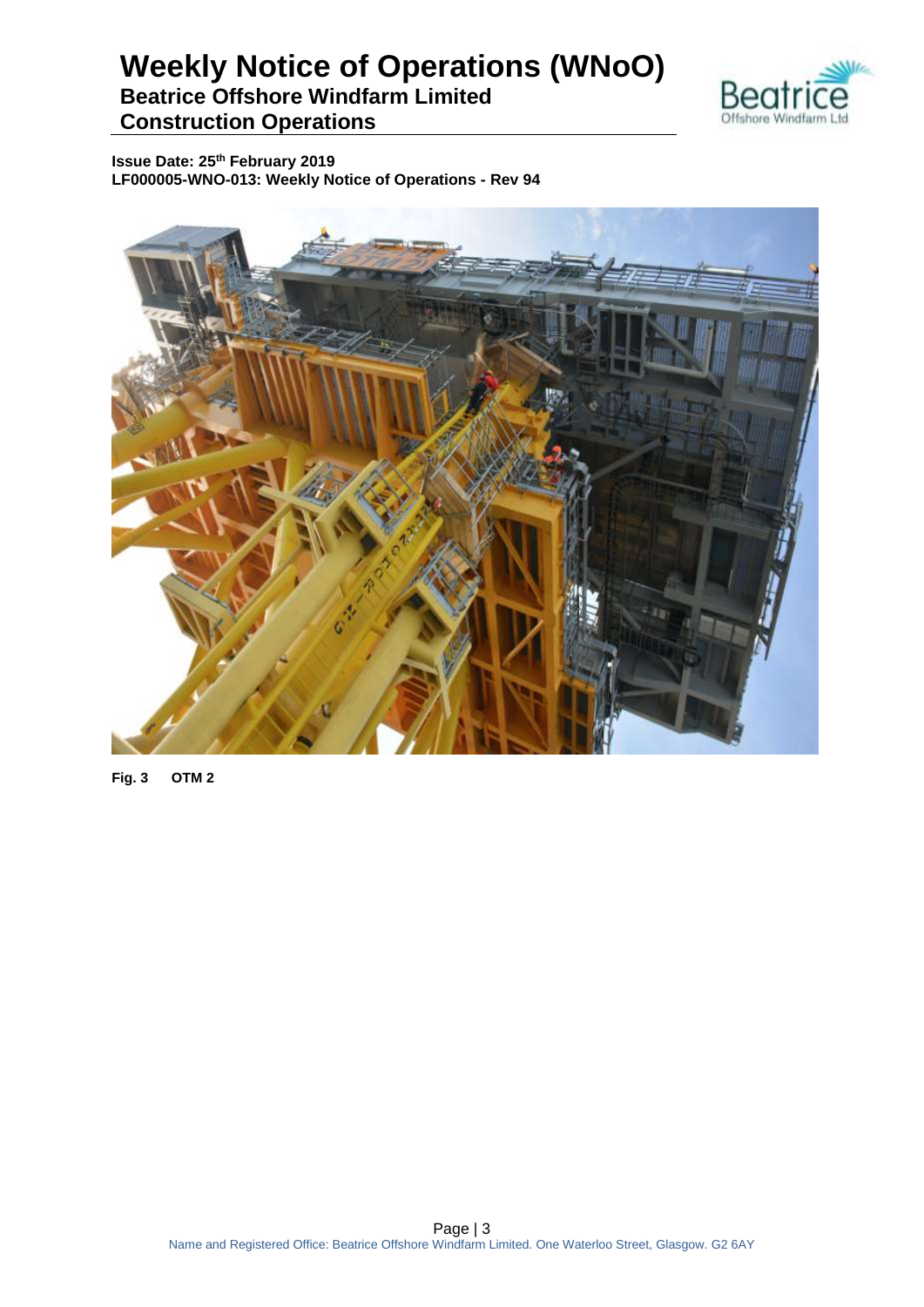

**Issue Date: 25th February 2019 LF000005-WNO-013: Weekly Notice of Operations - Rev 94**

#### **2.2 Offshore Installation of Wind Turbines**

Siemens Gamesa Renewable Energy (SGRE) will supply and install 84 x 7.0 MW wind turbines in the Beatrice Offshore Windfarm (BOWL). Wind turbine installation and commissioning works commenced offshore during July 2018, with completion of the installation expected in the Spring of 2019.



**Fig. 4 Locations of WTG in the BOWL Construction Site**

#### **Table 1. WTG Installation and Commissioning Progress**

**Turbine installation completed at: 63 Locations**

| <b>Location ID</b> | <b>Latitude WGS84</b>  | <b>WTG Installed</b><br><b>Longitude WGS84</b> |            | <b>WTG</b><br><b>Commissioned</b> |
|--------------------|------------------------|------------------------------------------------|------------|-----------------------------------|
| BE-A5              | $58^{\circ}$ 12.471' N | $002^{\circ}$ 59.996' W                        | 30.10.2018 | 12.11.2018                        |
| BE-B5              | 58° 12.687' N          | 002° 58.873' W                                 | 01.11.2018 | 16.11.2018                        |
| BE-B6              | 58° 13.308' N          | $002^{\circ}$ 58.664' W                        | 26.11.2018 | 07.12.2018                        |
| BF-B7              | $58^{\circ}$ 13.929' N | $002^{\circ}$ 58.456' W                        | 25.11.2018 | 06.12.2018                        |

**Turbine commissioning complete at: 59 Locations**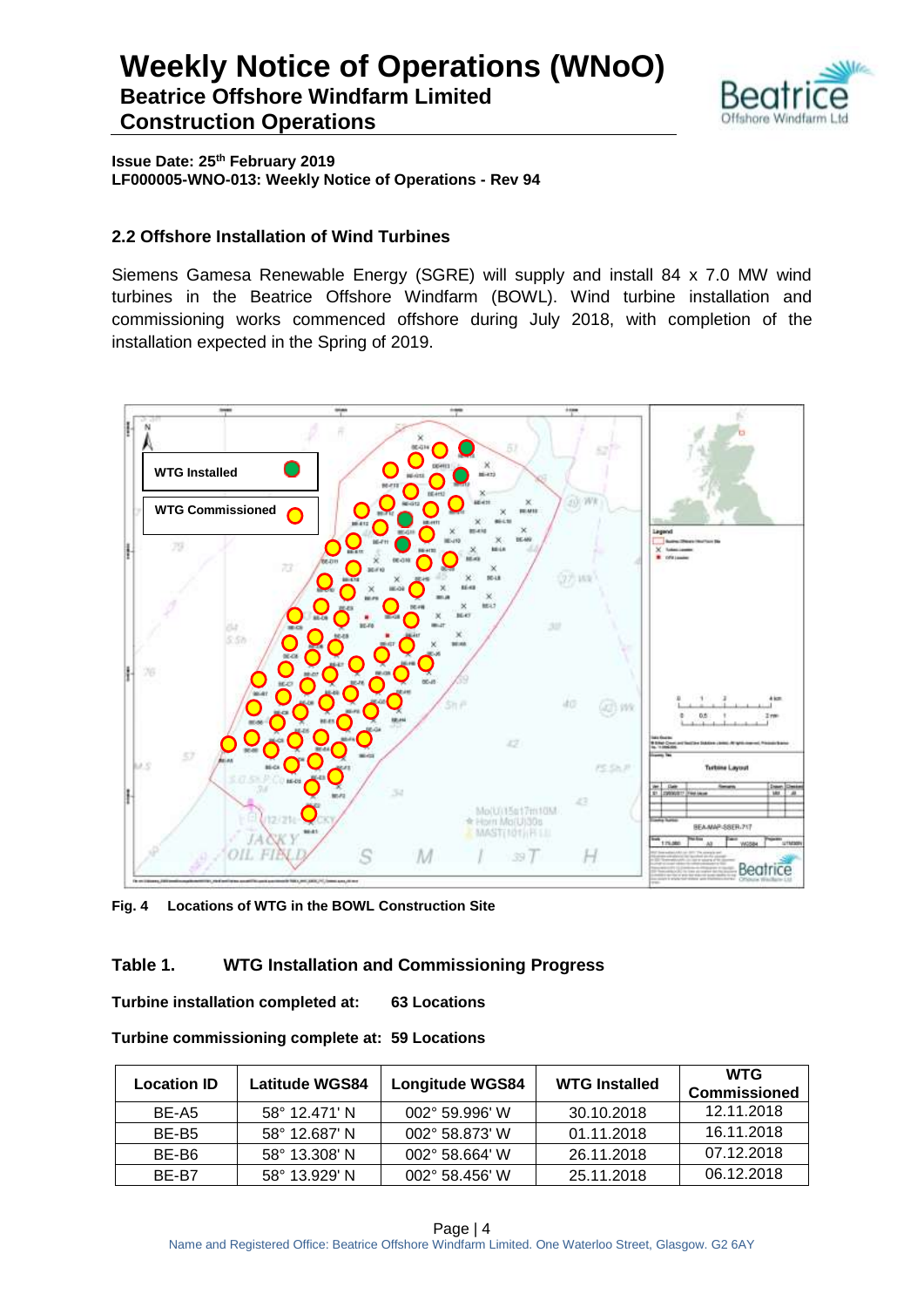

**Issue Date: 25th February 2019**

**LF000005-WNO-013: Weekly Notice of Operations - Rev 94**

| <b>Location ID</b> | <b>Latitude WGS84</b>  | <b>Longitude WGS84</b> | <b>WTG Installed</b> | <b>WTG</b><br><b>Commissioned</b> |
|--------------------|------------------------|------------------------|----------------------|-----------------------------------|
| BE-C4              | 58° 12.307' N          | 002° 57.948' W         | 26.09.2018           | 09.10.2018                        |
| BE-C5              | 58° 12.902' N          | 002° 57.749' W         | 03.10.2018           | 28.10.2018                        |
| BE-C6              | 58° 13.524' N          | 002° 57.541' W         | 19.10.2018           | 05.11.2018                        |
| BE-C7              | 58° 14.144' N          | 002° 57.332' W         | 10.12.2018           | 30.12.2018                        |
| BE-C8              | 58° 14.766' N          | 002° 57.124' W         | 21.12.2018           | 07.01.2019                        |
| BE-C9              | 58° 15.386' N          | 002° 56.915' W         | 30.12.2019           | 17.01.2019                        |
| BE-D <sub>3</sub>  | 58° 11.995' N          | 002° 57.002' W         | 20.08.2018           | 03.09.2018                        |
| BE-D4              | 58° 12.497' N          | 002° 56.834' W         | 28.09.2018           | 11.10.2018                        |
| BE-D5              | 58° 13.117' N          | 002° 56.626' W         | 06.10.2018           | 22.10.2018                        |
| BE-D6              | 58° 13.739' N          | 002° 56.417' W         | 18.10.2018           | 16.11.2018                        |
| BE-D7              | 58° 14.359' N          | 002° 56.209' W         | 15.10.2018           | 28.10.2018                        |
| BE-D8              | 58° 14.981' N          | 002° 55.999' W         | 23.12.2018           | 03.01.2019                        |
|                    |                        | 002° 55.790' W         |                      | 16.01.2019                        |
| BE-D9              | 58° 15.602' N          | 002° 55.582' W         | 02.01.2019           | 28.01.2019                        |
| <b>BE-D10</b>      | 58° 16.223' N          |                        | 15.01.2018           | 16.01.2018                        |
| <b>BE-D11</b>      | 58° 16.844' N          | 002° 55.373' W         | 05.01.2019           | 22.10.2018                        |
| BE-E1              | 58° 10.900' N          | 002° 56.256' W         | 08.10.2018           |                                   |
| BE-E2              | 58° 11.470' N          | 002° 56.128' W         | 02.09.2018           | 15.09.2018                        |
| BE-E3              | 58° 12.090' N          | 002° 55.920' W         | 17.11.2018           | 29.11.2018                        |
| BE-E4              | 58° 12.712' N          | 002° 55.710' W         | 05.11.2018           | 21.11.2018                        |
| BE-E5              | 58° 13.333' N          | 002° 55.502' W         | 08.09.2018           | 19.09.2018                        |
| BE-E6              | 58° 13.954' N          | 002° 55.293' W         | 09.09.2018           | 06.10.2018                        |
| BE-E7              | 58° 14.575' N          | 002° 55.084' W         | 06.09.2018           | 17.09.2018                        |
| BE-E8              | 58° 15.196' N          | 002° 54.875' W         | 14.10.2018           | 29.10.2018                        |
| BE-E9              | 58° 15.817' N          | 002° 54.665' W         | 04.01.2019           | 30.01.2019                        |
| <b>BE-E10</b>      | 58° 16.438' N          | 002° 54.456' W         | 29.01.2019           | 11.02.2019                        |
| <b>BE-E11</b>      | 58° 17.059' N          | 002° 54.247' W         | 02.02.2019           | 12.02.2019                        |
| <b>BE-E12</b>      | 58° 17.680' N          | 002° 54.037' W         | 18.01.2018           | 30.01.2019                        |
| BE-F2              | 58° 11.685' N          | 002° 55.005' W         | 23.07.2018           | 06.08.2018                        |
| BE-F3              | 58° 12.306' N          | 002° 54.796' W         | 01.09.2018           | 12.09.2018                        |
| BE-F4              | 58° 12.927' N          | 002° 54.588' W         | 15.09.2018           | 28.09.2018                        |
| BE-F5              | 58° 13.548' N          | 002° 54.378' W         | 22.08.2018           | 13.09.2018                        |
| BE-F6              | 58° 14.168' N          | 002° 54.169' W         | 23.08.2018           | 09.08.2018                        |
| BE-F9              | 58° 16.031' N          | 002° 53.540' W         |                      |                                   |
| <b>BE-F10</b>      | $58^{\circ}$ 16.653' N | 002° 53.330' W         |                      |                                   |
| BE-F11             | 58° 17.274' N          | 002° 53.120' W         | 01.12.2018           | 21.12.2018                        |
| BE-F12             | 58° 17.894' N          | 002° 52.911' W         | 20.01.2019           | 06.02.2019                        |
| <b>BE-F13</b>      | 58° 18.516' N          | 002° 52.701' W         | 11.11.2018           | 13.12.2018                        |
| BE-G3              | 58° 12.544' N          | 002° 53.726' W         | 14.08.2018           | 25.08.2018                        |
| BE-G4              | 58° 13.142' N          | 002° 53.464' W         | 12.08.2018           | 24.08.2018                        |
| BE-G5              | 58° 13.762' N          | 002° 53.254' W         | 02.08.2018           | 22.08.2018                        |
| BE-G6              | 58° 14.384' N          | 002° 53.044' W         | 24.07.2018           | 23.08.2018                        |
| BE-G8              | 58° 15.625' N          | 002° 52.625' W         | 24.01.2019           | 05.02.2019                        |
| BE-G9              | 58° 16.247' N          | 002° 52.415' W         |                      |                                   |
| <b>BE-G10</b>      | 58° 16.867' N          | 002° 52.204' W         | 12.02.2019           |                                   |
| <b>BE-G11</b>      | 58° 17.488' N          | 002° 51.994' W         | 16.02.2019           |                                   |
| <b>BE-G12</b>      | 58° 18.109' N          | 002° 51.784' W         | 02.02.2019           | 13.02.2019                        |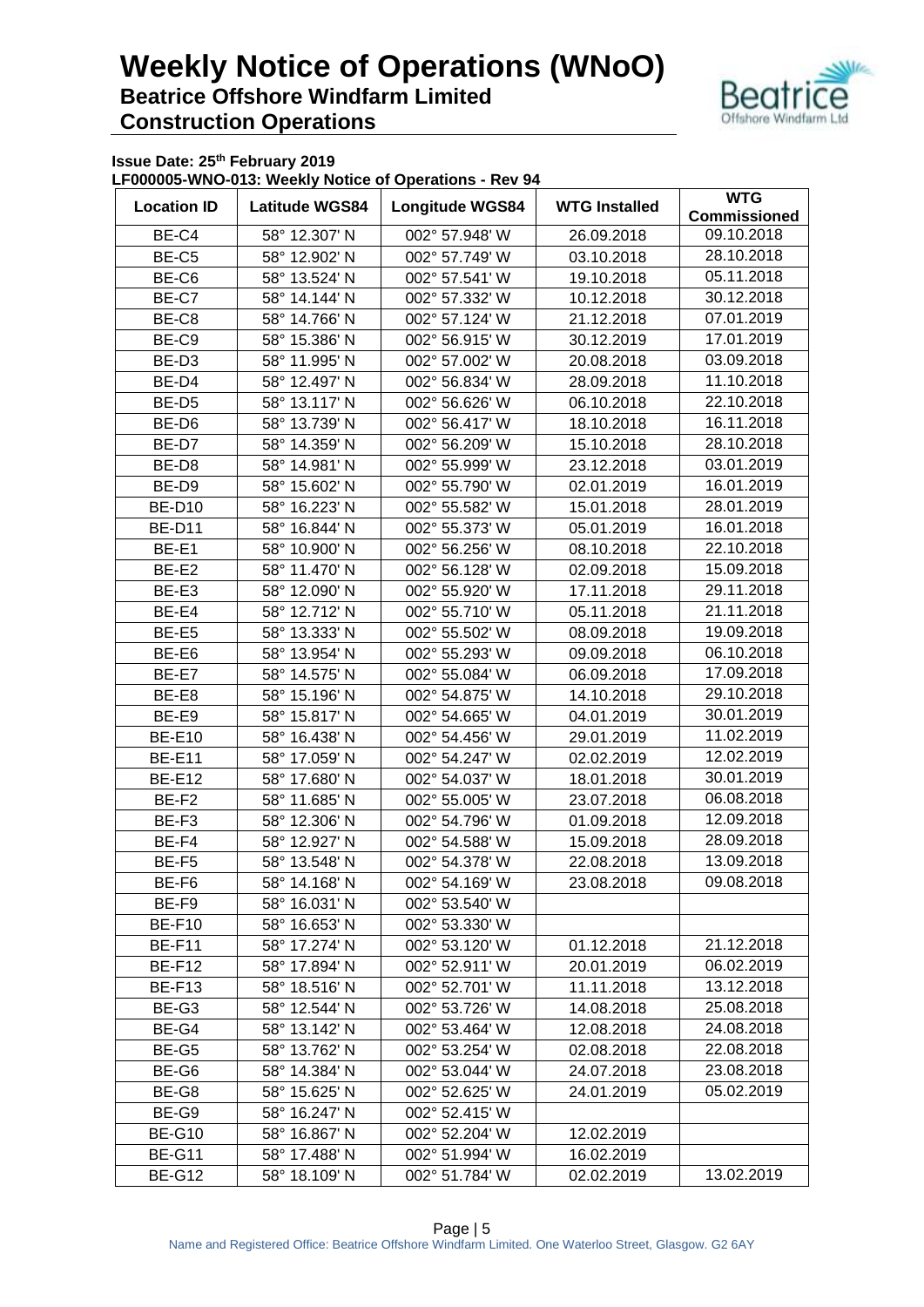

**Issue Date: 25th February 2019**

**LF000005-WNO-013: Weekly Notice of Operations - Rev 94**

|                    | THIS VID: HOOK! HOUSE OF OPSTANDING |                        |                      | <b>WTG</b>          |
|--------------------|-------------------------------------|------------------------|----------------------|---------------------|
| <b>Location ID</b> | <b>Latitude WGS84</b>               | <b>Longitude WGS84</b> | <b>WTG Installed</b> | <b>Commissioned</b> |
| <b>BE-G13</b>      | 58° 18.730' N                       | 002° 51.574' W         | 04.12.2018           | 15.12.2018          |
| <b>BE-G14</b>      | 58° 19.351' N                       |                        |                      |                     |
| BE-H4              | 58° 13.356' N                       | 002° 52.339' W         | 31.07.2018           | 20.08.2018          |
| BE-H <sub>5</sub>  | 58° 13.977' N                       | 002° 52.130' W         | 20.07.2018           | 03.08.2018          |
| BE-H6              | 58° 14.598' N                       | 002° 51.920' W         | 19.07.2018           | 01.08.2018          |
| BE-H7              | 58° 15.219' N                       | 002° 51.709' W         | 24.12.2018           | 06.01.2019          |
| BE-H8              | 58° 15.840' N                       | 002° 51.499' W         | 16.08.2018           | 24.11.2018          |
| BE-H9              | 58° 16.461' N                       | 002° 51.289' W         | 17.09.2018           | 24.11.2018          |
| <b>BE-H10</b>      | 58° 17.082' N                       | 002° 51.079' W         | 02.12.2018           | 15.12.2018          |
| <b>BE-H11</b>      | 58° 17.703' N                       | 002° 50.867' W         | 05.02.2019           | 23.02.2019          |
| <b>BE-H12</b>      | 58° 18.324' N                       | 002° 50.657' W         | 23.01.2019           | 03.02.2019          |
| <b>BE-H13</b>      | 58° 18.944' N                       | 002° 50.446' W         | 03.02.2019           | 14.02.2019          |
| BE-J5              | 58° 14.192' N                       | 002° 51.005' W         | 14.07.2018           | 10.08.2018          |
| BE-J6              | 58° 14.812' N                       | 002° 50.795' W         |                      |                     |
| BE-J7              | 58° 15.433' N                       | 002° 50.585' W         |                      |                     |
| BE-J8              | 58° 16.055' N                       | 002° 50.373' W         |                      |                     |
| BE-J9              | 58° 16.675' N                       | 002° 50.163' W         | 06.01.2019           | 19.01.2019          |
| <b>BE-J10</b>      | 58° 17.296' N                       | 002° 49.952' W         |                      |                     |
| <b>BE-J11</b>      | 58° 17.917' N                       | 002° 49.741' W         | 26.12.2018           | 14.01.2019          |
| <b>BE-J12</b>      | 58° 18.538' N                       | 002° 49.530' W         | 20.02.2019           |                     |
| <b>BE-J13</b>      | 58° 19.159' N                       | 002° 49.319' W         | 24.02.2019           |                     |
| BE-K6              | 58° 15.027' N                       | 002° 49.669' W         |                      |                     |
| BE-K7              | 58° 15.648' N                       | 002° 49.459' W         |                      |                     |
| BE-K8              | 58° 16.269' N                       | 002° 49.247' W         |                      |                     |
| BE-K9              | 58° 16.890' N                       | 002° 49.036' W         |                      |                     |
| <b>BE-K10</b>      | 58° 17.510' N                       | 002° 48.825' W         |                      |                     |
| <b>BE-K11</b>      | 58° 18.131' N                       | 002° 48.614' W         |                      |                     |
| <b>BE-K12</b>      | 58° 18.752' N                       | 002° 48.403' W         |                      |                     |
| BE-L7              | 58° 15.862' N                       | 002° 48.333' W         |                      |                     |
| BE-L8              | 58° 16.482' N                       | 002° 48.122' W         |                      |                     |
| BE-L9              | 58° 17.104' N                       | 002° 47.910' W         |                      |                     |
| <b>BE-L10</b>      | 58° 17.724' N                       | 002° 47.698' W         |                      |                     |
| BE-M9              | 58° 17.317' N                       | 002° 46.784' W         |                      |                     |
| <b>BE-M10</b>      | 58° 17.938' N                       | 002° 46.571' W         |                      |                     |

#### **2.2.1 Activity Description**

On behalf of BOWL, Siemens Gamesa Renewable Energy (SGRE) will supply 84 x SWT -7.0- 154, 7MW Wind Turbine Generators to the laydown and assembly yard at Nigg Energy Park, in the Moray Firth.

Following pre-assembly, five sets of WTGs will be loaded onto the Offshore Installation / Jack up vessel Pacific Orca. The vessel will transport the WTGs to the BOWL construction site, installing each of the structures in a pre-programmed installation sequence.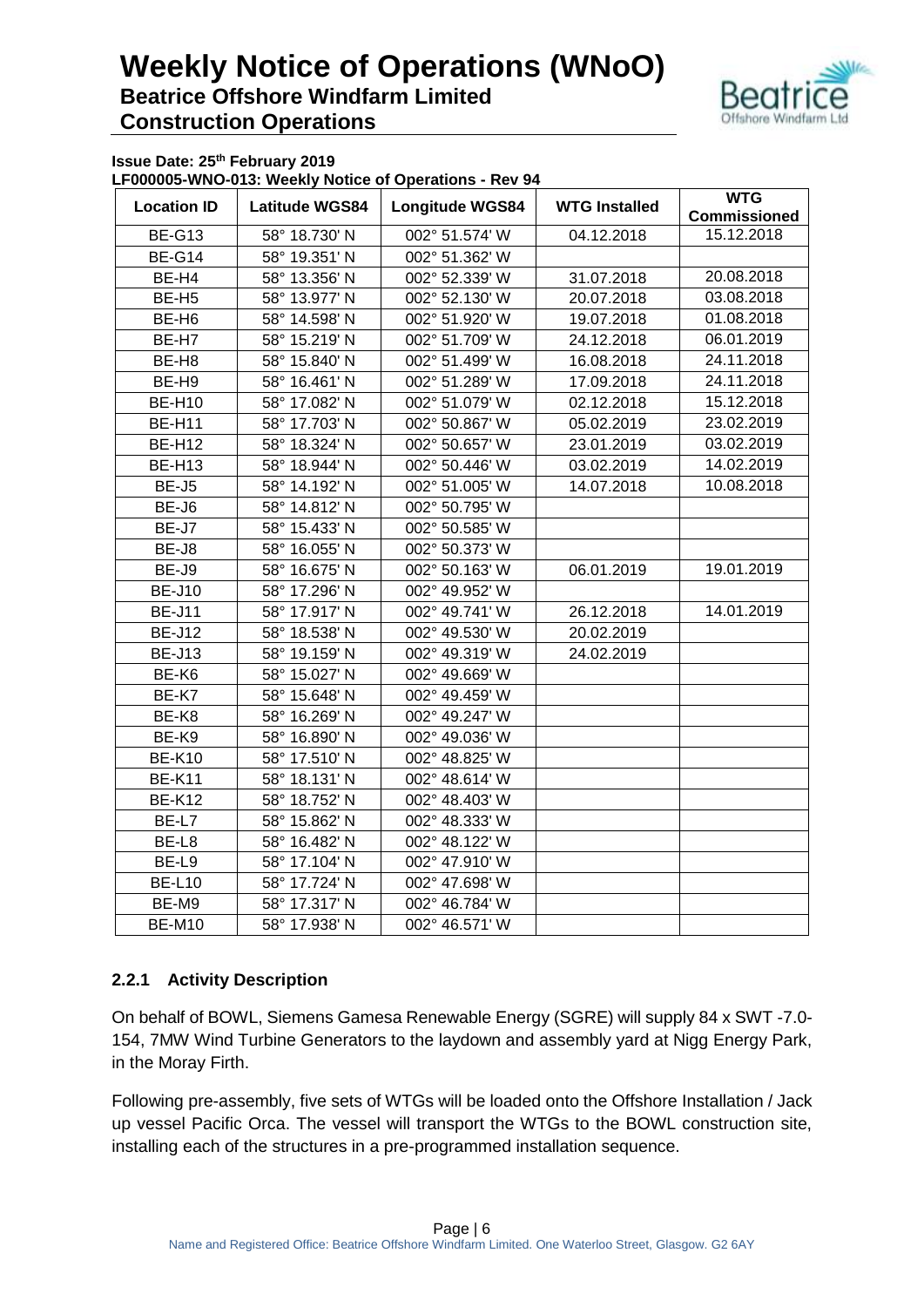

**Issue Date: 25th February 2019 LF000005-WNO-013: Weekly Notice of Operations - Rev 94**

The commissioning works will be carried out using a combination of the Walk to Work (W2W) vessel Island Crown and crew transfer vessels (CTVs), Fob Swath 3 and Seacat Resolute.

SGRE will also install and commission the Supervisory Control and Data Acquisition (SCADA) system for the operation of the WTGs.



**Fig. 5 Siemens SWT-7.0-154 WTG installed at Beatrice OWF**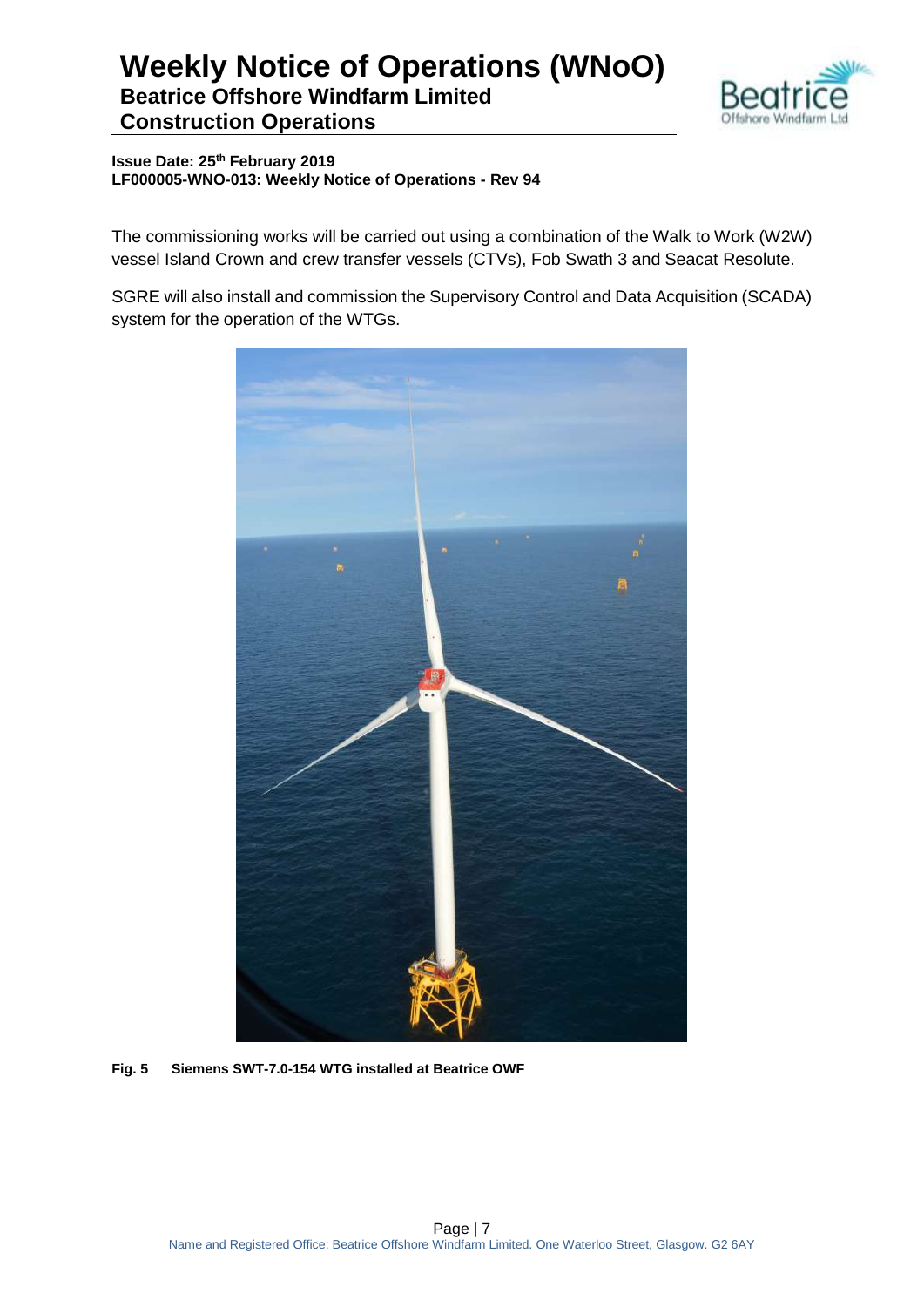

**Issue Date: 25th February 2019 LF000005-WNO-013: Weekly Notice of Operations - Rev 94**

#### **2.2.2 Vessels Involved in Activity**

The Offshore Supply Vessel / Jack-up Pacific Orca will carry out the installation of the 84 WTG. The commissioning works for the WTG will be carried out using the W2W vessel Island Crown and CTVs Seacat Resolute and Fob Swath 3.

| <b>Pacific Orca</b>                                                                                                                                                                |                                                                                                                                                                                               |  |  |  |  |
|------------------------------------------------------------------------------------------------------------------------------------------------------------------------------------|-----------------------------------------------------------------------------------------------------------------------------------------------------------------------------------------------|--|--|--|--|
| <b>General Description and Dims</b>                                                                                                                                                | Offshore Installation / Jack up Vessel 161m x 49m                                                                                                                                             |  |  |  |  |
| <b>Call Sign:</b>                                                                                                                                                                  | 5BRE3                                                                                                                                                                                         |  |  |  |  |
| <b>MMSI:</b>                                                                                                                                                                       | 210548000                                                                                                                                                                                     |  |  |  |  |
| <b>Onshore Representative:</b>                                                                                                                                                     | Gert Christensen, Marine Operation Manager<br>Siemens Gamesa Renewable Energy A/S<br>Fiskergade 1-9, 7100 Vejle, Denmark<br>Mobile: +45 24295577<br>mailto:gert.christensen@siemensgamesa.com |  |  |  |  |
|                                                                                                                                                                                    |                                                                                                                                                                                               |  |  |  |  |
|                                                                                                                                                                                    | <b>Island Crown</b>                                                                                                                                                                           |  |  |  |  |
| <b>General Description and Dimensions:</b>                                                                                                                                         | Accommodation and 'Walk to Work' vessel<br>L:96.8m / B:20m                                                                                                                                    |  |  |  |  |
| <b>Call Sign:</b><br>LACO <sub>8</sub>                                                                                                                                             |                                                                                                                                                                                               |  |  |  |  |
| <b>MMSI:</b>                                                                                                                                                                       | 257245000                                                                                                                                                                                     |  |  |  |  |
| Gert Christensen, Marine Operation Manager<br>Siemens Gamesa Renewable Energy A/S<br><b>Onshore Representative:</b><br>Fiskergade 1-9, 7100 Vejle, Denmark<br>Mobile: +45 24295577 |                                                                                                                                                                                               |  |  |  |  |
| mailto:gert.christensen@siemensgamesa.com<br>海药<br>ь<br>建态电池                                                                                                                       |                                                                                                                                                                                               |  |  |  |  |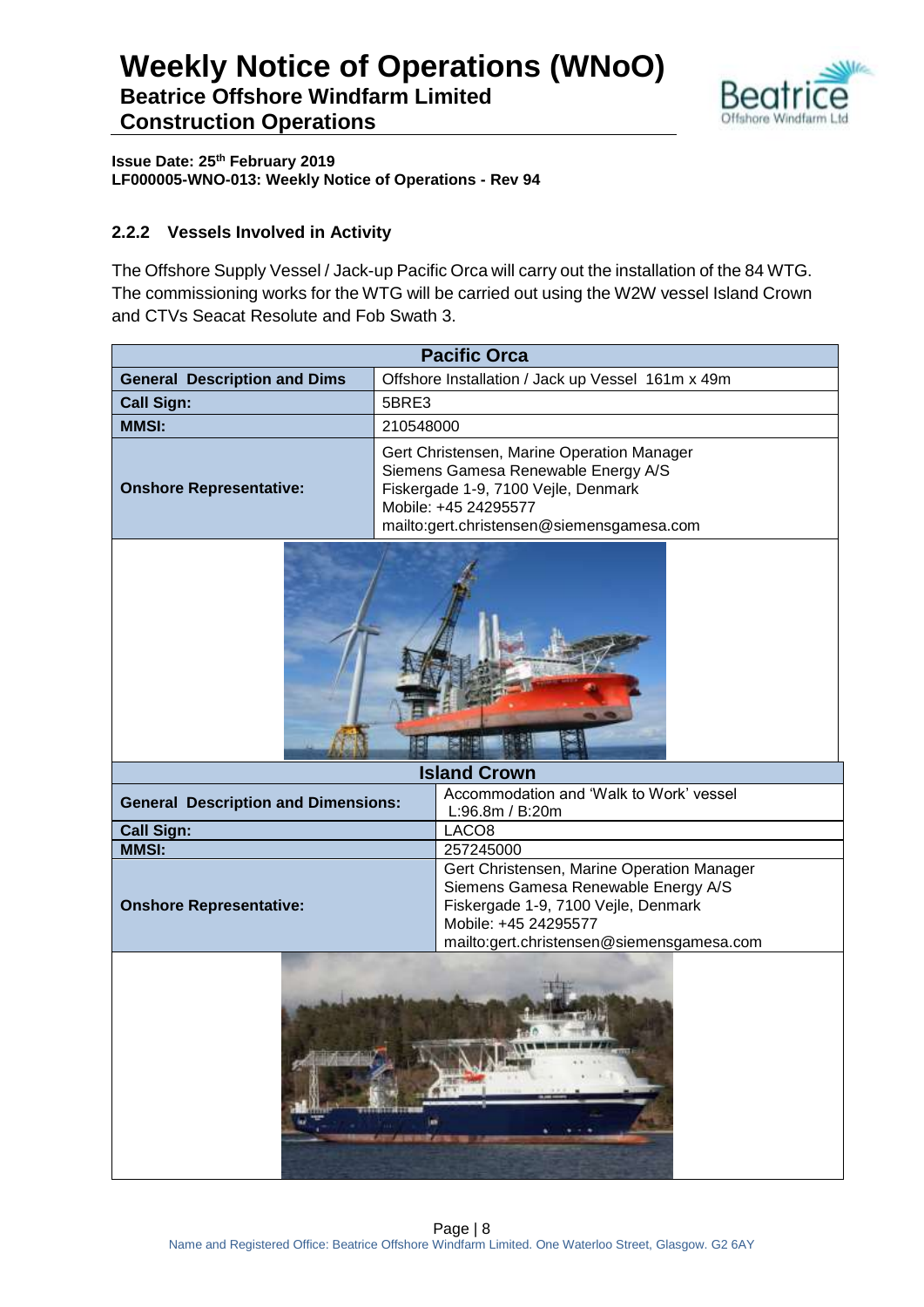

#### **Issue Date: 25th February 2019**

**LF000005-WNO-013: Weekly Notice of Operations - Rev 94**

| <b>Fob Swath 3</b>                         |                                            |  |  |
|--------------------------------------------|--------------------------------------------|--|--|
| <b>General Description and Dimensions:</b> | Crew Transfer Vessel (CTV)                 |  |  |
|                                            | L: 25m / B: 11m                            |  |  |
| <b>Call Sign:</b>                          | OUWY2                                      |  |  |
| <b>MMSI:</b>                               | 219460000                                  |  |  |
|                                            | Gert Christensen, Marine Operation Manager |  |  |
|                                            | Siemens Gamesa Renewable Energy A/S        |  |  |
| <b>Onshore Representative:</b>             | Fiskergade 1-9, 7100 Vejle, Denmark        |  |  |
|                                            | Mobile: +45 24295577                       |  |  |
|                                            | mailto:gert.christensen@siemensgamesa.com  |  |  |



| <b>Seacat Resolute</b>                     |                                            |  |  |  |
|--------------------------------------------|--------------------------------------------|--|--|--|
| <b>General Description and Dimensions:</b> | Crew Transfer Vessel (CTV)                 |  |  |  |
|                                            | L: 25m / B: 11m                            |  |  |  |
| <b>Call Sign:</b>                          | 2FWR9                                      |  |  |  |
| <b>MMSI:</b>                               | 235094873                                  |  |  |  |
|                                            | Gert Christensen, Marine Operation Manager |  |  |  |
|                                            | Siemens Gamesa Renewable Energy A/S        |  |  |  |
| <b>Onshore Representative:</b>             | Fiskergade 1-9, 7100 Vejle, Denmark        |  |  |  |
|                                            | Mobile: +45 24295577                       |  |  |  |
|                                            | mailto:gert.christensen@siemensgamesa.com  |  |  |  |
|                                            | <b>BLURE</b>                               |  |  |  |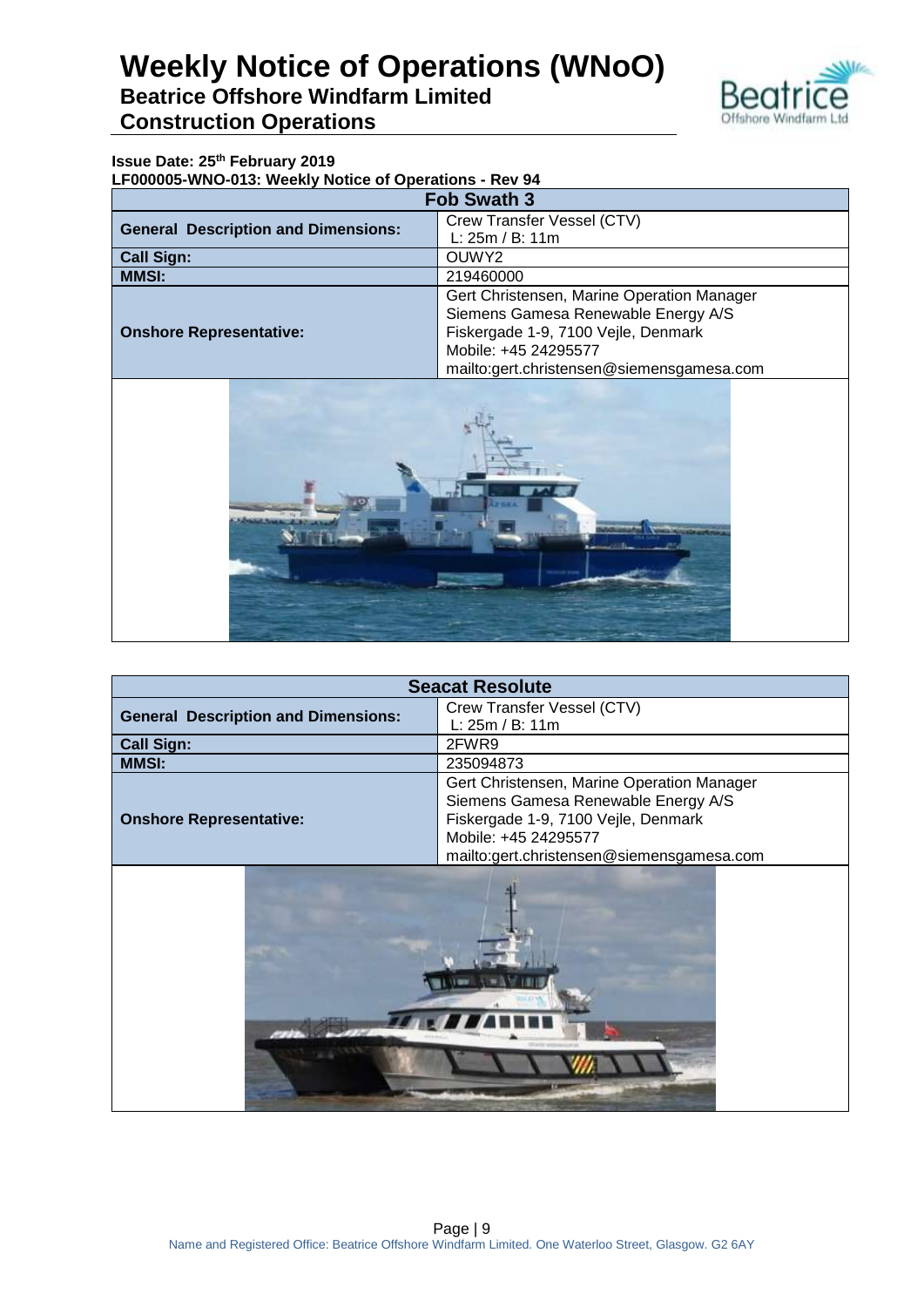

**Issue Date: 25th February 2019 LF000005-WNO-013: Weekly Notice of Operations - Rev 94**

#### **2.3 Operational & Maintenance (O & M)**

The transfer of custody, from project construction to Operations and Maintenance (O & M), of the first six WTG's on the Amber String took place on 7<sup>th</sup> September 2018.

Gold, Blue, Lime, Cyan, Maroon, Navy & Olive Strings are now also under O & M custody.



#### **Fig. 8 Custody of Assets Chart**

Siemens Gamesa Renewable Energy (SGRE) has taken over operational control of the scheduled maintenance and troubleshooting of the WTGs on the assets now under their custody.

To assist them in this regard they have engaged the CTV's Seacat Mischief, Dalby Ribble and an Airbus Helicopter H145 aircraft operated by the German company WIKING Helicopter Service GmbH.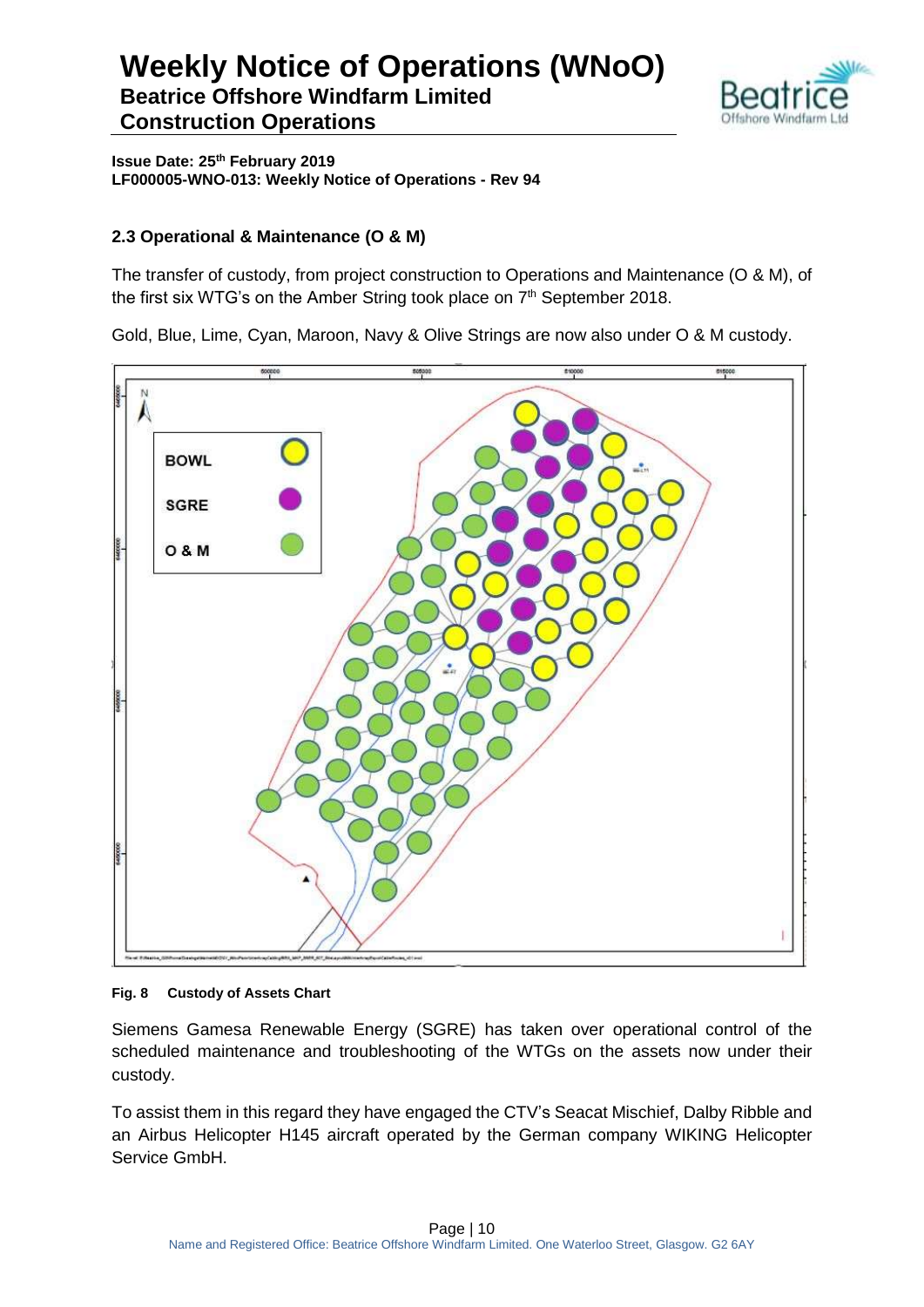

**Issue Date: 25th February 2019 LF000005-WNO-013: Weekly Notice of Operations - Rev 94**

The helicopter is based in a temporary hanger at Wick airport and will be used to transport suitably qualified SGRE technicians to work on the turbines when conditions to transfer by CTV are exceeded, but flying conditions are within limits. The technicians will be transferred to and from the nacelle by heli-hoist.

#### **2.3.1 Vessel & Aircraft Engaged in Activity**

|                                            | <b>Seacat Mischief</b>                                  |  |  |  |  |  |
|--------------------------------------------|---------------------------------------------------------|--|--|--|--|--|
| <b>General Description and Dimensions:</b> | Crew Transfer Vessel (CTV)                              |  |  |  |  |  |
|                                            | L: 24m / B: 8m                                          |  |  |  |  |  |
| <b>Call Sign:</b>                          | 2IXU5                                                   |  |  |  |  |  |
| <b>MMSI:</b>                               | 235113651                                               |  |  |  |  |  |
|                                            | Barry Lucken                                            |  |  |  |  |  |
|                                            | <b>Offshore Service Manager</b>                         |  |  |  |  |  |
| <b>Onshore Representative:</b>             | Beatrice Offshore Windfarm Ltd                          |  |  |  |  |  |
|                                            | +44 7921 836268                                         |  |  |  |  |  |
|                                            | Barry.Lucken@siemensgamesa.com                          |  |  |  |  |  |
|                                            |                                                         |  |  |  |  |  |
|                                            | <b>Wiking Helicopter H145</b>                           |  |  |  |  |  |
|                                            | Airbus H145. Twin-engine, multi-purpose helicopter. LOA |  |  |  |  |  |
| <b>General Description and Dimensions:</b> | 13.63 x 3.29 x 4.00m                                    |  |  |  |  |  |
|                                            | Rotor diameter 11.0m                                    |  |  |  |  |  |
| <b>Call Sign:</b>                          | WHS2AG "Wiking 2 Alpha Golf"                            |  |  |  |  |  |
|                                            | <b>Barry Lucken</b>                                     |  |  |  |  |  |
|                                            | <b>Offshore Service Manager</b>                         |  |  |  |  |  |
| <b>Onshore Representative:</b>             | Beatrice Offshore Windfarm Ltd                          |  |  |  |  |  |
|                                            | +44 7921 836268                                         |  |  |  |  |  |
|                                            | Barry.Lucken@siemensgamesa.com                          |  |  |  |  |  |
|                                            |                                                         |  |  |  |  |  |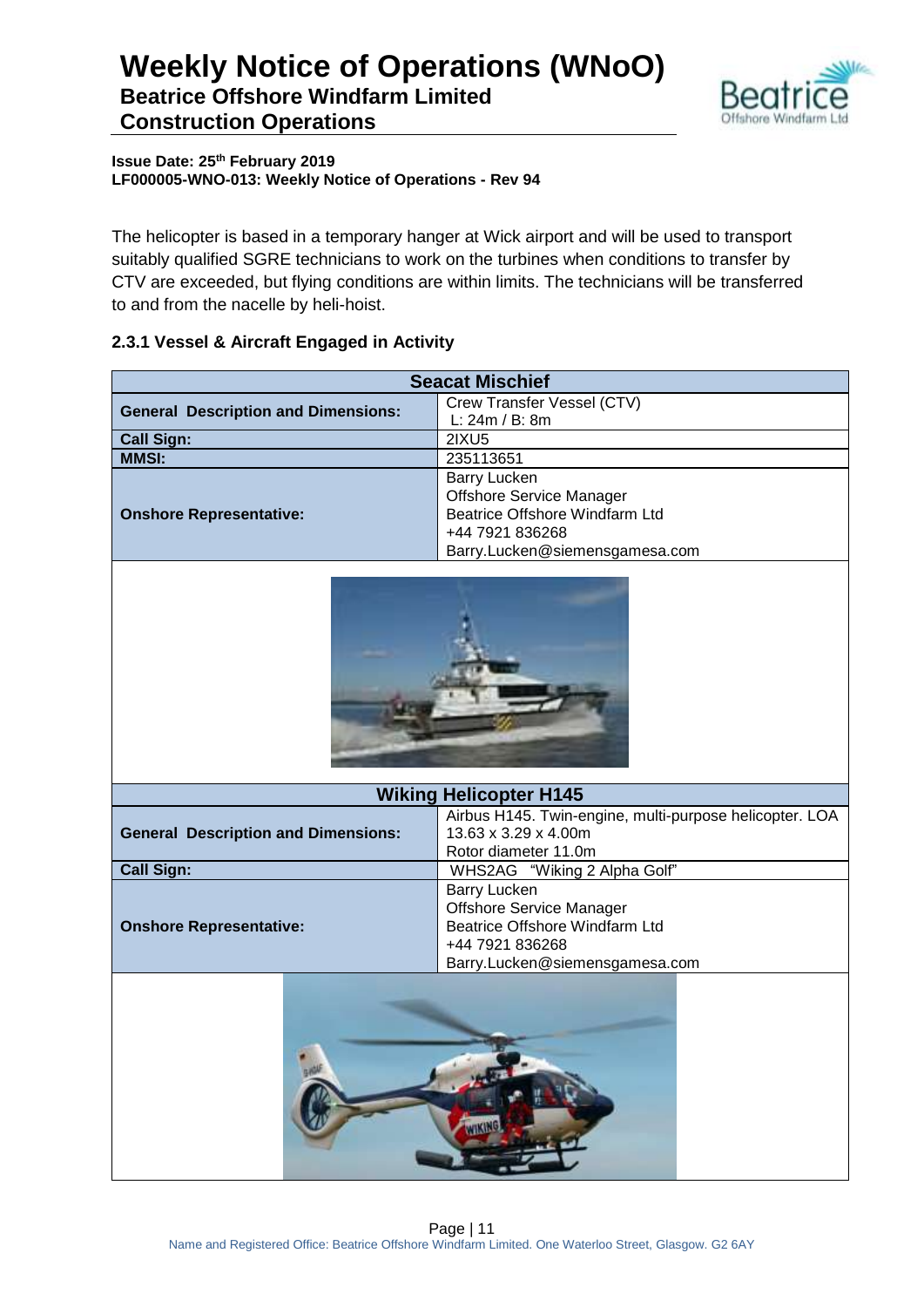

**Issue Date: 25th February 2019 LF000005-WNO-013: Weekly Notice of Operations - Rev 94**

| <b>Dalby Ribble</b>                        |                                                                                                                                               |  |  |
|--------------------------------------------|-----------------------------------------------------------------------------------------------------------------------------------------------|--|--|
| <b>General Description and Dimensions:</b> | Crew Transfer Vessel (CTV)<br>L: 26m / B: 10m                                                                                                 |  |  |
| <b>Call Sign:</b>                          | 2IVX5                                                                                                                                         |  |  |
| <b>MMSI:</b>                               | 235113236                                                                                                                                     |  |  |
| <b>Onshore Representative:</b>             | <b>Barry Lucken</b><br><b>Offshore Service Manager</b><br>Beatrice Offshore Windfarm Ltd<br>+44 7921 836268<br>Barry.Lucken@siemensgamesa.com |  |  |



#### **2.4 Scientific Equipment**

The following table shows the locations of the University of Aberdeen's scientific moorings, which are located within the construction site.

| <b>Name</b> | As laid coordinates<br>(WGS84 datum)     |                | Characteristics              |
|-------------|------------------------------------------|----------------|------------------------------|
| 160         | 002° 49.931'W<br>58° 17.648'N            |                | Subsurface with transponder  |
| 161         | 58° 13.000' N<br>002° 56.011' W          |                | Subsurface with transponder. |
| 162         | 58° 18.176' N<br>$002^{\circ}$ 54.124' W |                | Subsurface with transponder. |
| 164         | 58° 12.817' N                            | 002° 51.694' W | Subsurface with transponder  |

The moorings support sound recording equipment and acoustic loggers that record echolocation clicks of dolphins and porpoises (see images as the foot of this notice) Subsurface moorings fitted with acoustic releases extend no more than three metres vertically from the seabed. Subsurface moorings without acoustic releases extend no more than two metres vertically from the seabed.

A Notice to Mariners will be issued when the moorings are permanently discontinued.

For information and enquiries please contact:

Tim Candido- Barton, Lighthouse Field Station, University of Aberdeen, George Street, Cromarty,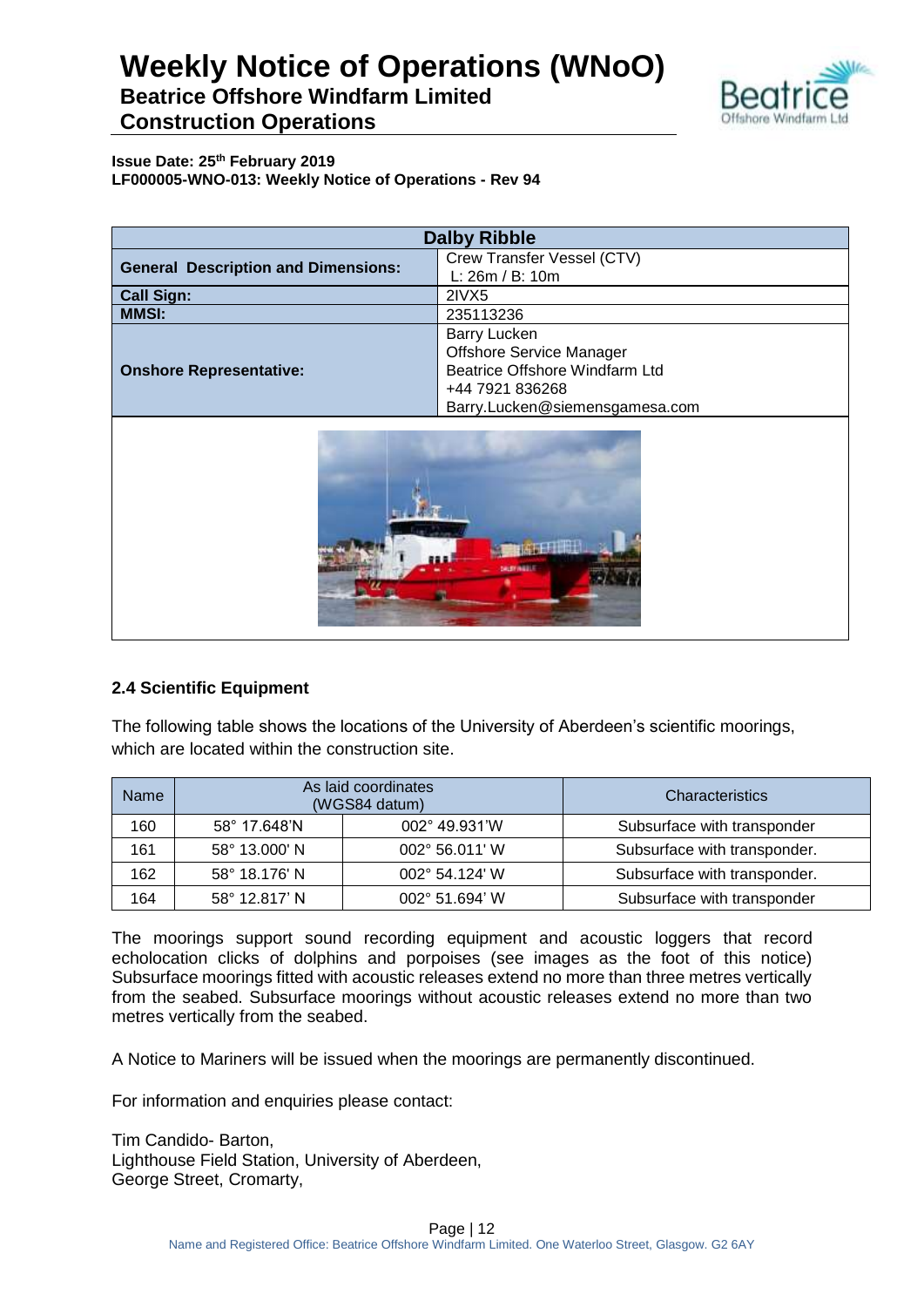

**Issue Date: 25th February 2019 LF000005-WNO-013: Weekly Notice of Operations - Rev 94** Ross-shire, IV11 8YL. Tel: +44 (0)1381 600548. [t.r.barton@abdn.ac.uk](mailto:t.r.barton@abdn.ac.uk)



Acoustic logger  $(600 \times 95 \text{mm})$ 

Sound Recorder  $(900 \times 170$ mm)

#### **Fig. 9 Examples of equipment that the above moorings support**



#### **Fig. 10 Scientific equipment locations (remaining locations in red)**

#### **3. General Safety Advice**

All vessels engaged in the activity will exhibit appropriate lights and shapes prescribed by the International Regulations for Preventing Collisions at Sea; relative to their operations. All vessels engaged in the activity will also transmit an Automatic Identification System (AIS) message.



Sound recorder  $(200 \times 60$ mm $)$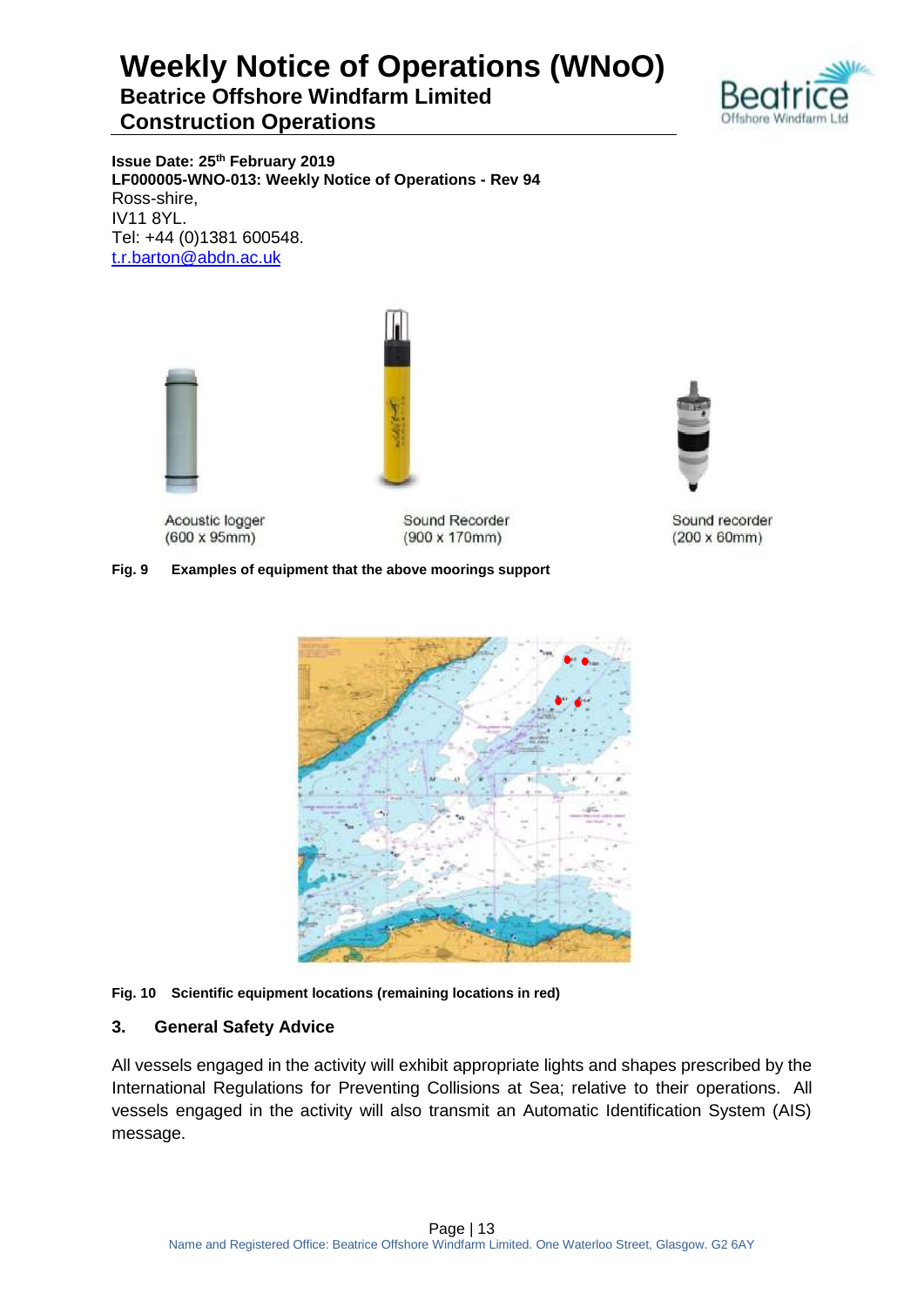

#### **Issue Date: 25th February 2019**

#### **LF000005-WNO-013: Weekly Notice of Operations - Rev 94**

The Secretary of State has authorised the use of the following safety zones as per Notice to Mariners LF000005-NTM-004.

- 1. 500 metres radius around each wind turbine, offshore transformer module and / or their substructures and foundations comprising the Beatrice Offshore Wind Farm whilst work is being performed as indicated by the presence of construction vessels.
- 2. 50 metres radius around each wind turbine, offshore transformer module and / or their substructure and foundations installed but waiting to be commissioned as part of the Beatrice Offshore Wind Farm.

ALL VESSELS ARE REQUESTED to give all construction and support vessels a wide berth.

MARINERS ARE REMINDED to navigate with caution and keep continued watch on VHF Ch. 70 / 16 when navigating the area.

The Chart shown on page 19 below, shows the indicative transit routes and site entry gates for vessels entering the construction site from either the port of Wick (North) and Cromarty / Nigg (South) to avoid the highest density areas of static fishing gear.

#### **4. Safety Zone Monitoring**

Dedicated guard vessels have been utilised during all key construction activities on site, however now that the most vulnerable operations are complete, the guard duties covering the monitoring of Safety Zones, have been re-assigned to the Marine Coordination Centre (MCC) and other on-site vessels. The following conditions apply to ensure continuous monitoring during the remaining construction phase:

- Marine coordination undertaken in Wick from the established MCC, including 24-hour site monitoring via AIS and radar (both OTMs are fitted with AIS, X-band RADAR and marine VHF radios, including Digital Selective Calling (DSC));
- 500m safety zones around any structure where active construction work is ongoing (as denoted by the presence of a construction vessel);
- 50m safety zones around any finished structure up until the point of commissioning;
- All jackets have appropriate temporary or permanent lighting in operation;
- All jackets (both pre-and post-turbine installation) are marked with yellow paint as required;
- The agreed cardinal marks and special marks remain in place and will continue to be in place until the NLB are satisfied that final operational lighting and marking has been commissioned;
- The cardinal marks are broadcasting via AIS;
- Continued compliance with the BOWL Navigational Safety Plan
- The wind farm is marked on the appropriately scaled Admiralty Chart;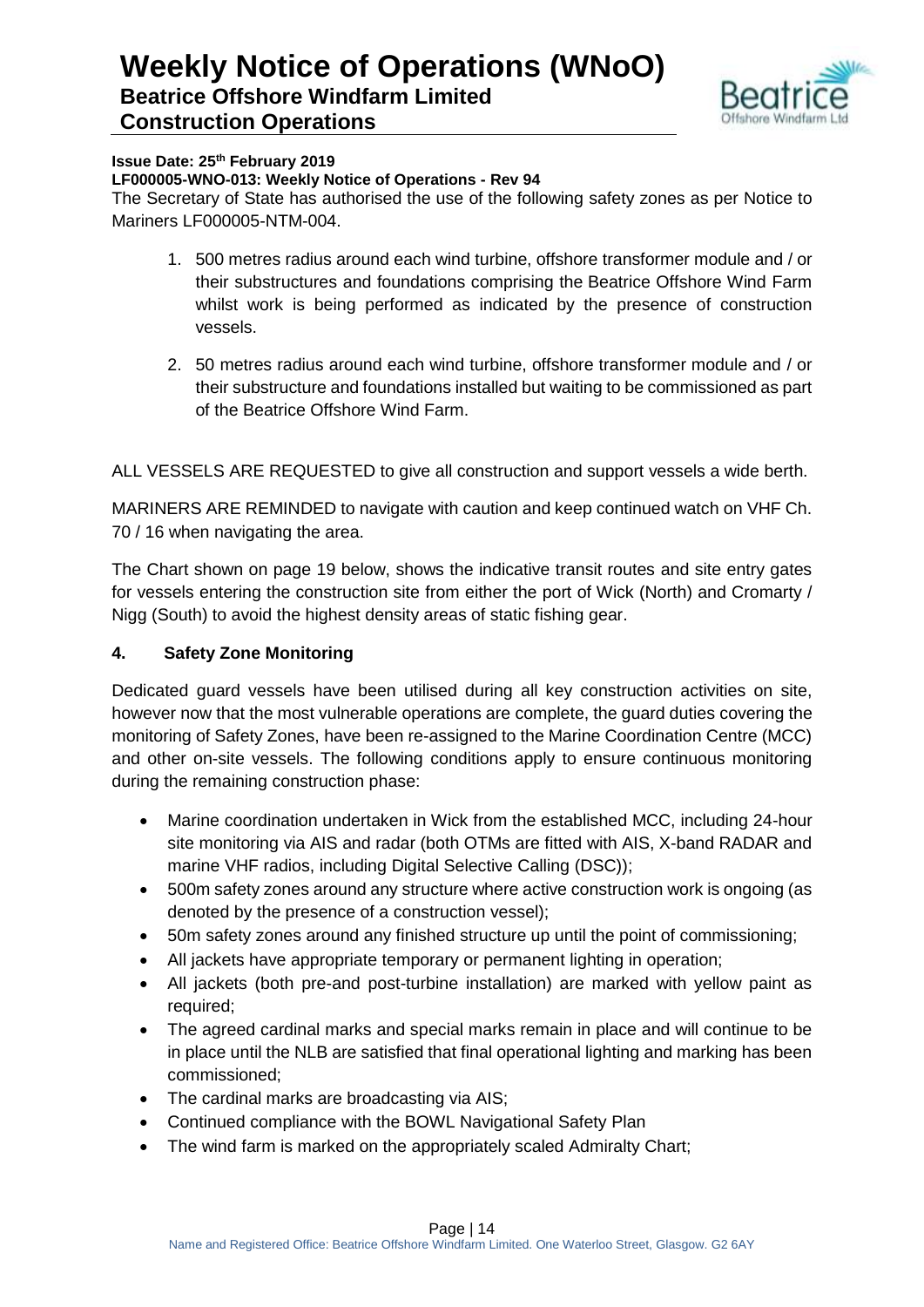

#### **Issue Date: 25th February 2019**

#### **LF000005-WNO-013: Weekly Notice of Operations - Rev 94**

 Weekly notices of operations and notices to mariners will continue to be issued, and notices will be submitted via Kingfisher bulletins where appropriate.

#### **5. Fisheries Liaison**

Fisheries liaison associated with the activity will be co-ordinated by Brown and May Marine. For any commercial fishery queries please contact:

Jen Miller Tel + 44 (0)1379 872144 Mobile +44 (0)7519 106002 [jen.miller@brownmay.com](mailto:jen.miller@brownmay.com)

All vessels are to be aware that there has been increased fishing activity close to the BOWL site and vessels may encounter static fishing gear whilst transiting to and from the site. Vessels sheltering to the South and West of the site should pay particular attention and keep a sharp lookout for such static fishing gear. Vessels are reminded that there are recommended transit routes to site, which should help avoid the areas of known fishing activity. (See chart Page 19)

#### **6. Distribution List**

The distribution of this notice is as per email recipient's header. A central list of recipients is maintained by the Marine Coordinator. If you are not the appropriate recipient of these notices or do not wish to receive the notices in the future, please contact us at the address included in Section 1 of this notice.

#### **7. Website**

The official website of Beatrice Offshore Windfarm Limited can be found at:

#### **[https://www.beatricewind.com](https://www.beatricewind.com/)**

This contains all Notices to Mariners (NtM) published by BOWL and all Weekly Notices of Operations, together with a large amount of general information about the Project.

There is also a Twitter feed at [https://twitter.com/beatricewind.](https://twitter.com/beatricewind)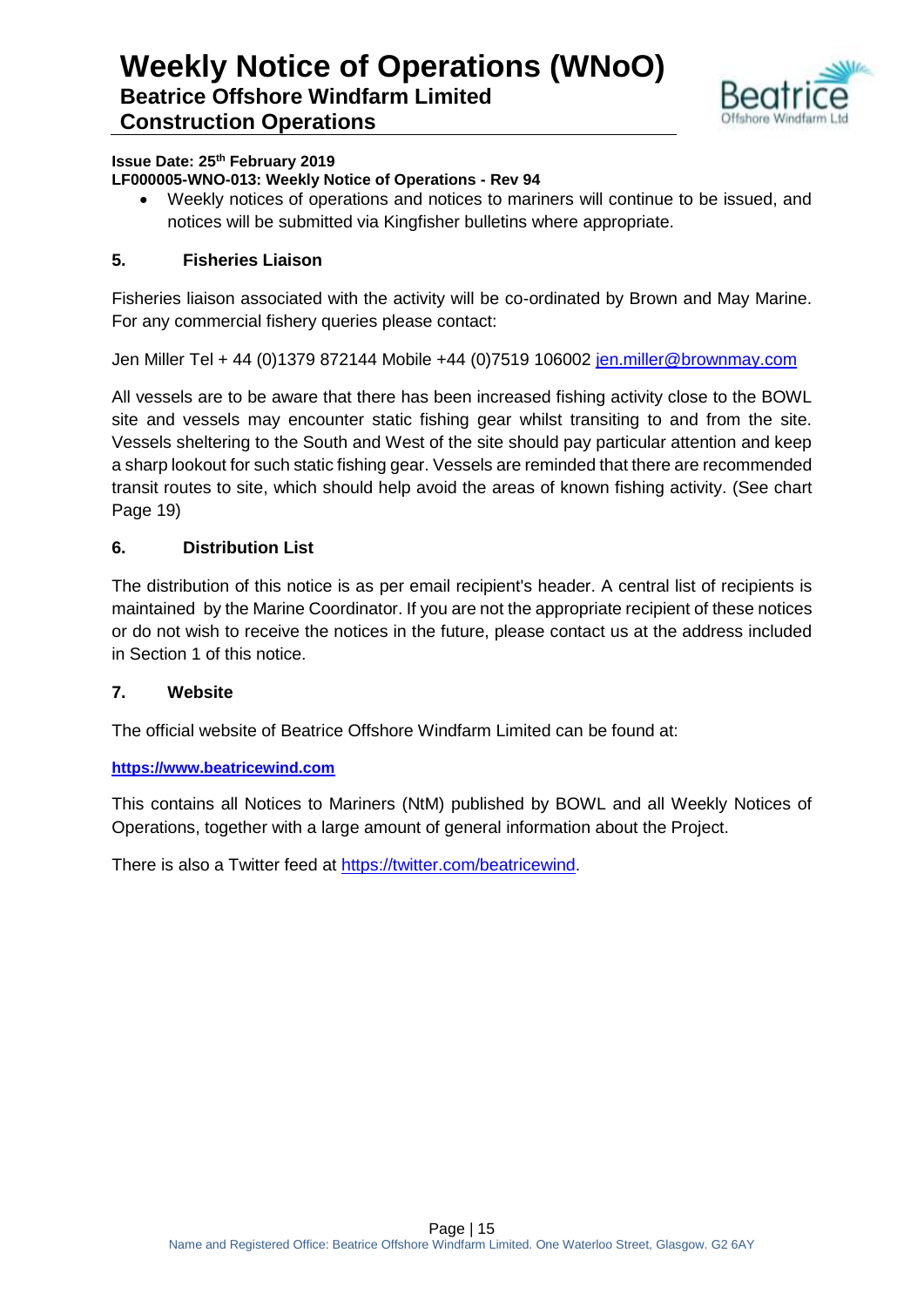# **Weekly Notice of Operations (WNoO)**

### **Beatrice Offshore Windfarm Limited Construction Operations**



**Issue Date: 25th February 2019 LF000005-WNO-013: Weekly Notice of Operations - Rev 94**



Page | 16 Name and Registered Office: Beatrice Offshore Windfarm Limited. One Waterloo Street, Glasgow. G2 6AY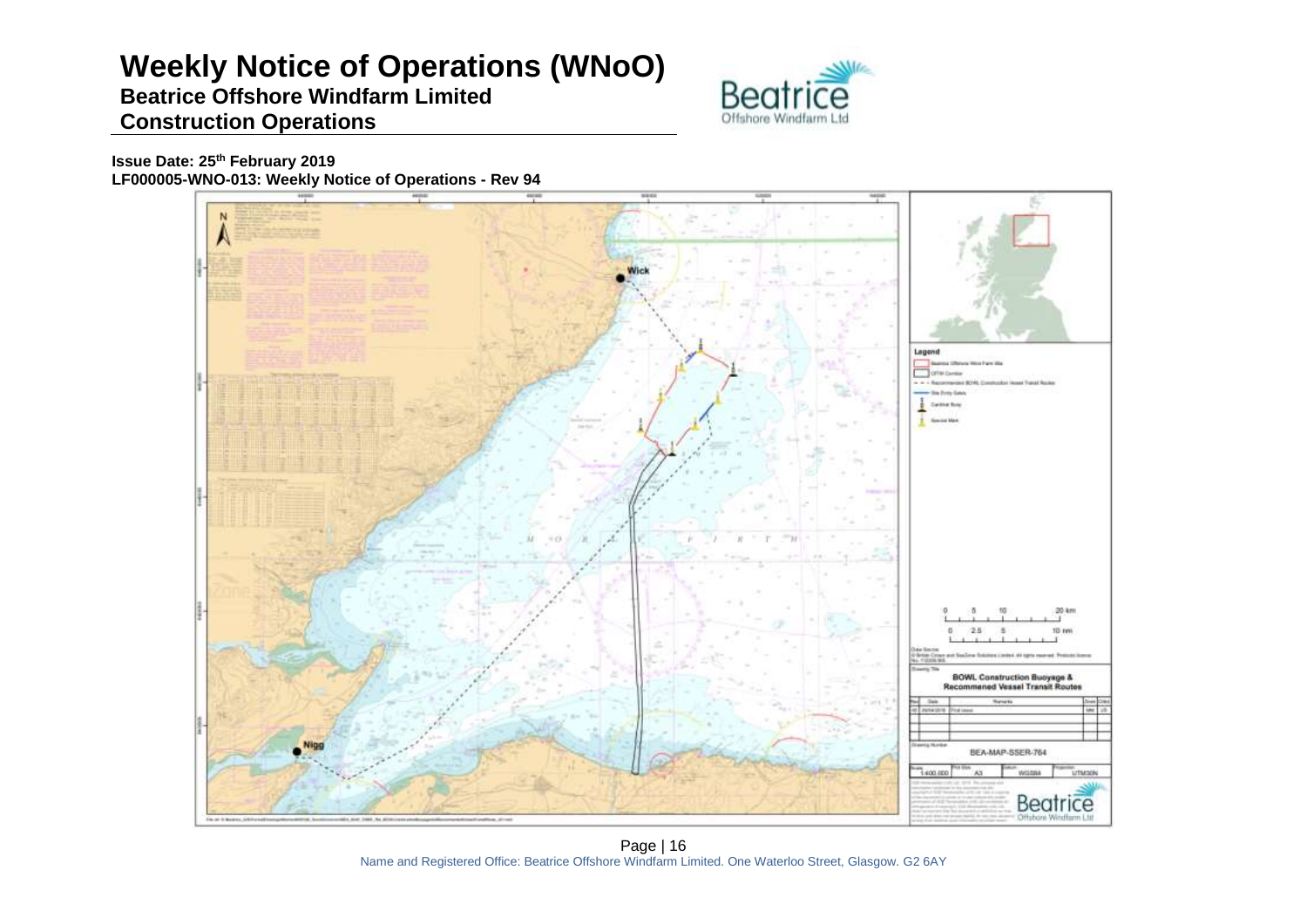# **Weekly Notice of Operations (WNoO)**

**Beatrice Offshore Windfarm Limited**



### **Construction Operations**

**Issue Date: 25th February 2019 LF000005-WNO-013: Weekly Notice of Operations - Rev 94**

| No Ref       | <b>Vessel Picture</b>                    | Vessel Name / Flag     | <b>Type / Function</b>            | Operator                                               | <b>Contact / contact details</b>                                                                                                                                                               | Call sign / MMSI /<br><b>IMO</b> | LOA (m) Beam (m)<br>Draft (m) | Date on Site                   | <b>Marine Licence</b><br>applicable |
|--------------|------------------------------------------|------------------------|-----------------------------------|--------------------------------------------------------|------------------------------------------------------------------------------------------------------------------------------------------------------------------------------------------------|----------------------------------|-------------------------------|--------------------------------|-------------------------------------|
| 1            | <b>HENR</b>                              | <b>Island Crown</b>    | Walk to work WTG<br>commissioning | Stälhaugen 12, 6065 Ulsteinvik,<br>Norway +47 70400000 | <b>Gert Christensen</b><br><b>Marine Operations Manager</b><br>Siemens Gamesa Renewable Energy<br>Fiskergade 1-9 7100 Veile<br>DENMARK<br>gert.christensen@siemensgamesa.com<br>$+ 4524295577$ | LACO8 / 257245000                | CHANNELLO COL<br>96 x 20 m    | 15.07.2018                     | OWF                                 |
|              |                                          | <b>Seacat Intrepid</b> | Crew Transfer Vessel / CTV        | <b>Seacat Services Ltd</b>                             | <b>Andrew Link</b><br>Operations Manager, Seacat Services<br>Lid<br>2 Mariners Way, Cowes, Isle of Wight<br>+44 (0) 1983 475315<br>operations@seacatservices.co.uk                             | 2HWU6 / 235107284                | 27 x 10 x 1.5m                | 25.09.2017                     | OWF & OITW                          |
| $\mathbf{3}$ |                                          | Dalby Ribble           | Crew Transfer Vessel / CTV        | <b>Seacat Services Ltd</b>                             | <b>Barry Lucken</b><br>Offshore Service Manager<br><b>Beatrice Offshore Windfarm</b><br>+44 7921 836268<br>Barry.Lucken@siemensgamesa.com                                                      | 2MX5 / 235113236                 | 25.75 x 10.06m                | 01.07.2018                     | OWE COFTW                           |
| 4            | <b>TELEVISION</b><br>THE VAL NOT LIKE YO | <b>Seacat Resolute</b> | Crew Transfer Vessel / CTV        | <b>Seacat Services Ltd</b>                             | Gert Christensen<br><b>Marine Operations Manager</b><br>Siemens Gamesa Renewable Energy<br>Fiskergade 1-9 7100 Vejle<br>DENMARK<br>gert.christensen@siemensgamesa.com<br>+45 242 95577         | 2FWR9./235094873                 | $24 \times 7m$                | 36.06.2018                     | OWF                                 |
| 5            |                                          | ------<br>Pacific Orca | <b>Offshore Supply Ship</b>       | Siemens Gamesa Renewable<br>Energy (SGRE)              | <b>Gert Christensen</b><br><b>Marine Operations Manager</b><br>Siemens Gamesa Renewable Energy<br>Fiskergade 1-9 7100 Vejle<br>DENMARK<br>gert.christensen@siemensgamesa.com<br>$+4624295677$  | 5BRE3/210548000                  | 161.3 x 49.02m                | 2010/08/19:02:20<br>10.07.2018 | <b>OWF</b>                          |